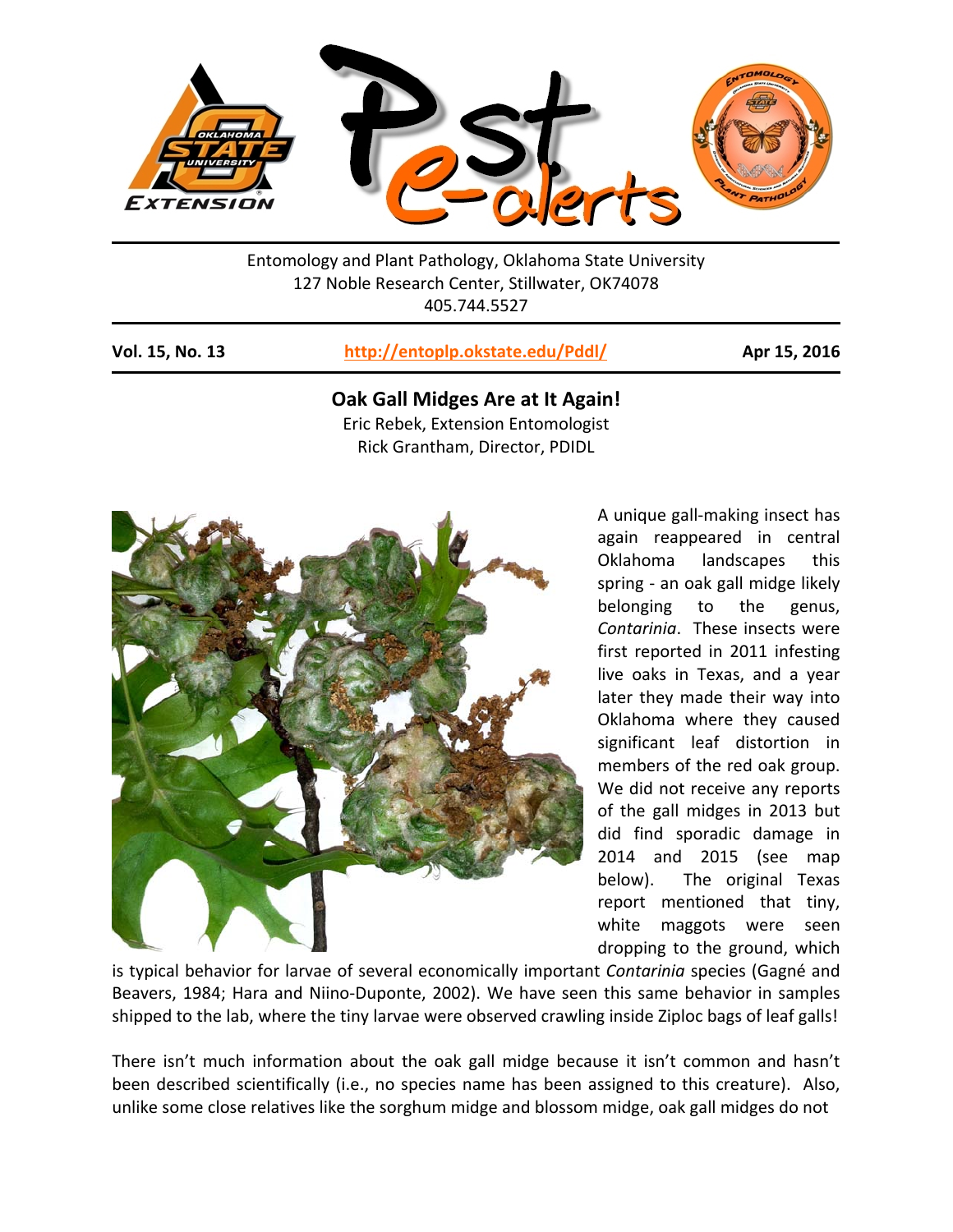

**Oak gall midge distribution in OK 2012‐2016.** 

appear to cause significant harm to their hosts nor does galling activity result in economic loss. The galls may be unsightly, but affected trees will not suffer and die from an infestation of oak gall midge. While not much is known about the life cycle of oak gall midge, larvae likely feed on sap from the developing oak flowers (Texas Agri-Life Extension, 2011). This feeding behavior causes gall formation. Adult flies emerge from the soil and lay their eggs on flower buds before

catkins open. Upon hatching, larvae feed and develop rapidly and reach their full size of 1.5 mm prior to dropping to the ground. Once on the ground, larvae remain in a restful state (called diapause) until pupating the following spring. The circle of life then continues with adults emerging from their pupae and laying eggs on the host tree (Texas Agri‐Life Extension, 2011).

While some folks may find the galls ugly, there is no need to treat affected oak trees. In fact, gall-making insects are difficult to manage with insecticides because they are well protected within the gall. Adults can be targeted with contact insecticides, but timing is



critical because adults only emerge for a short time. Adults are also tiny so they are difficult to detect. Also, affected trees often are too large to achieve adequate spray coverage. Galls can be removed with pruning shears and destroyed, which will help reduce the abundance of future fly generations if done before larvae drop to the ground. Again, removing every gall is impractical for large trees.

Instead of trying to get rid of these fascinating insects, it would be best to sit back and appreciate one of nature's coolest little quirks, the plant gall. After all, oak gall midges are rarely seen and their ability to sense the short availability of food is simply amazing!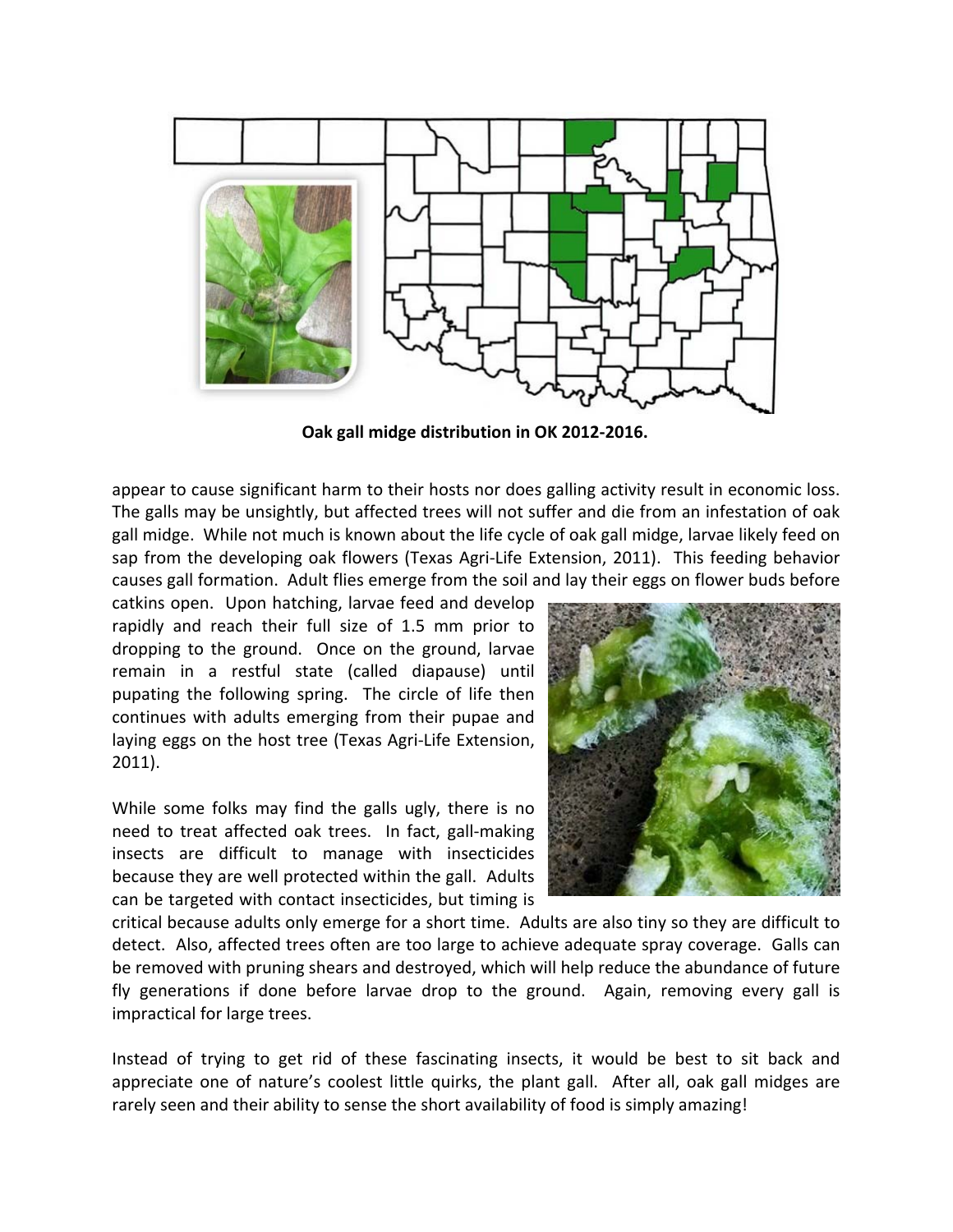## **References**:

Gagné, R.J. and G.M. Beavers. 1984. *Contarinia* spp. (Diptera: Cecidomyiidae) from shoots of slash pine (*Pinus elliottii* Engelm.) with the description of a new species injurious to needles. Florida Entomologist 67: 221‐228.

Hara, A.H. and R.Y. Niino-Duponte. 2002. Contarinia maculipennis. University of Hawaii CES, [Online], http://www.extento.hawaii.edu/kbase/crop/type/bloss\_midgei.htm.

Texas Agri-Life Extension. 2011. Oak gall midges. Insects in the City [Online], http://citybugs.tamu.edu/2011/03/30/oak‐gall‐midges/.

\_\_\_\_\_\_\_\_\_\_\_\_\_\_\_\_\_\_\_\_\_\_\_\_\_\_\_\_\_\_\_\_\_\_\_\_\_\_\_\_\_\_\_\_\_\_\_\_\_\_\_\_\_\_\_\_\_\_\_\_\_\_\_\_\_\_\_\_\_\_\_\_\_\_\_\_\_\_

# **Gulf Coast Ticks in Cattle**

Justin Talley, Extension Livestock Entomologist

This is the time of year that cattle producers need to start monitoring and treating cattle for ear tick populations. There have been several reports across the state with cattle severely infested with ear ticks. The majority of the cattle have the Gulf Coast Tick which can cause bloody ears or deform the margins of the ear (Fig 1).



**Fig 1**. Gulf Coast Tick feeding damage to a replacement heifer. (Photo credit J. Talley Oklahoma State University).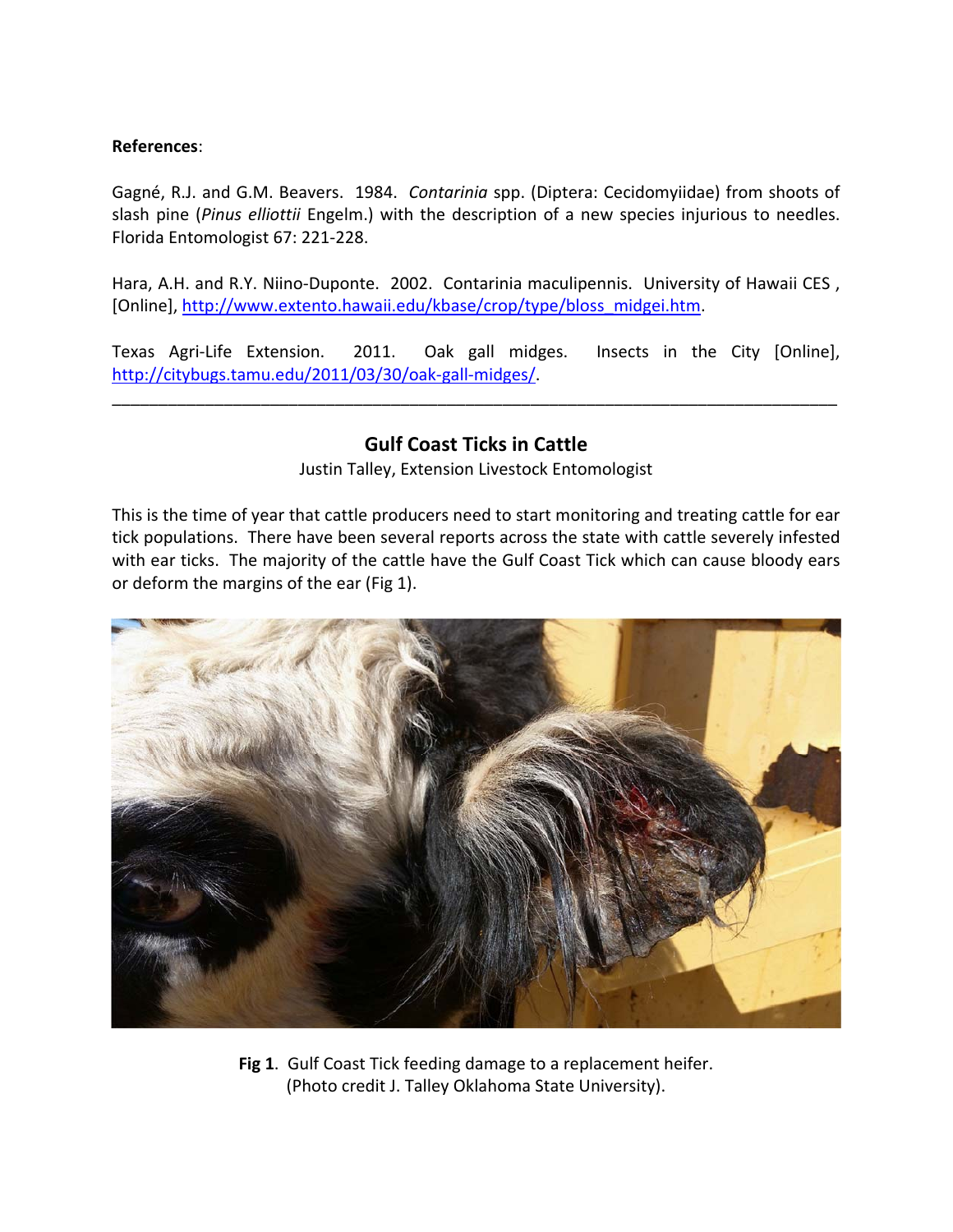### **Gulf Coast Tick** [*Amblyomma maculatum*] (Fig 2)

This is a three-host tick. As larva and nymph, the Gulf Coast tick is a common pest of groundinhabiting birds, such as meadowlarks and bobwhite quail, or small rodents. The adults primarily blood feed on cattle, but a variety of other hosts including dog, horse, sheep, deer, coyote and humans can be parasitized. This tick has become increasingly abundant in Oklahoma in the last 20 years and is an important pest of cattle. In addition, the Gulf Coast Tick transmits *Hepatozoon americanum* to dogs and coyotes which is an often fatal, tick‐borne protozoal disease of dogs in the United States of America. The adults attach to the ears of cattle and are most abundant in early April to mid‐June. When infestations are high on cattle, the ears may become thickened and curled causing a condition called "gotch ear" (Fig. 3).



**Fig 2**. Gulf Coast Tick adults; male (L) and female (R). Photo credit R. Grantham; Oklahoma State University.

Insecticide sprays directed towards the ear and in the ear are effective at controlling this tick. Recently, OSU conducted a trail to determine if a 10% permethrin spray could reduce the amount of Gulf Coast Ticks in some infested replacement heifers. The spray reduced the tick population from an average of 11.8 to 1.5 per head two weeks after treatment (Fig. 4). The permethrin spray was highly effective at reducing the ear tick population. Insecticide impregnated ear tags can be an effective treatment for Gulf Coast Ticks but can cause problems with horn fly control later in the summer due to how early the ear tags have to be applied when treating for ear ticks. Usually ticks will fall off after one week after tagging the animals and a small proportion of the ticks will remain attached but are dead.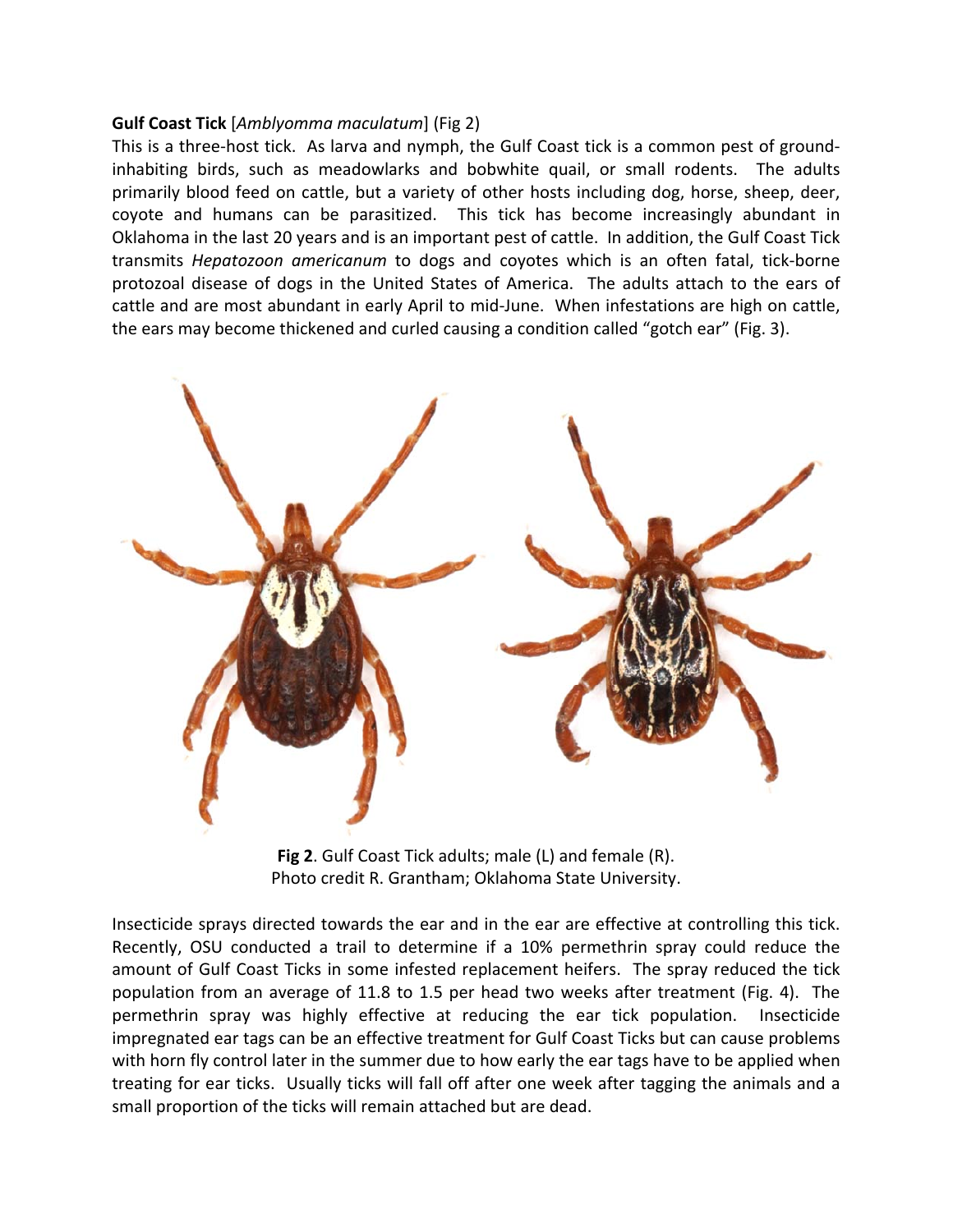

**Fig 3**. "Gotch Ear" in a cow infested with Gulf Coast Ticks.



**Fig 4**. Average Gulf Coast Tick population per head at the time of treatment (Green Bar; 0 WAT ‐ 0 weeks after treatment) and 2 weeks after treatment (Blue Bar; 2 WAT ‐ 2 weeks after treatment).

\_\_\_\_\_\_\_\_\_\_\_\_\_\_\_\_\_\_\_\_\_\_\_\_\_\_\_\_\_\_\_\_\_\_\_\_\_\_\_\_\_\_\_\_\_\_\_\_\_\_\_\_\_\_\_\_\_\_\_\_\_\_\_\_\_\_\_\_\_\_\_\_\_\_\_\_\_\_